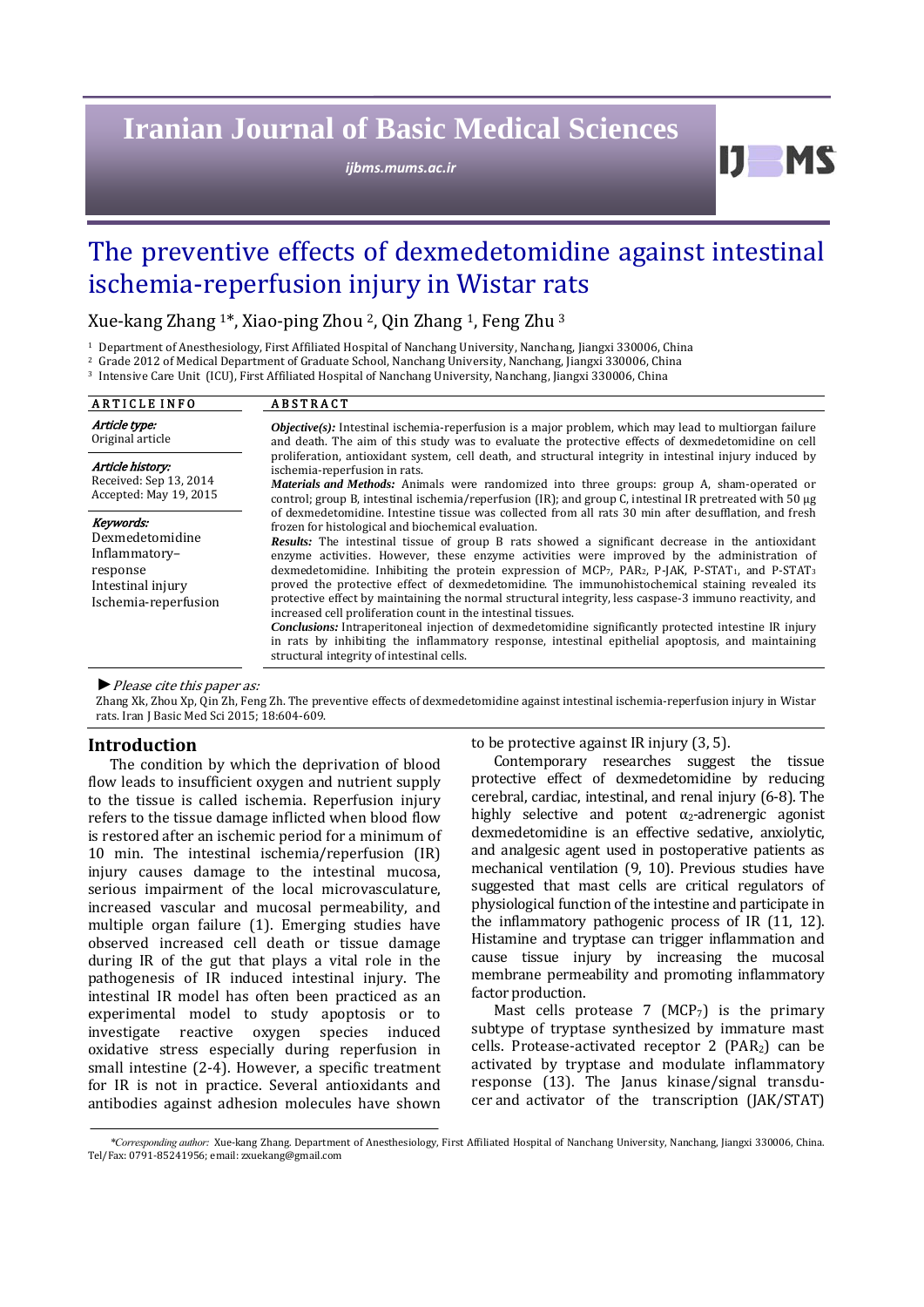signaling pathway play a vital role in transducing signals for various cytokines and growth factors (14). After a cascade of intracellular phosphorylation events, they dimerize and translocate to the nucleus, modulate the transcription of many target genes, and thereby stimulate cell proliferation, differentiation, cell migration and apoptosis, and other processes (15). Based on the protective effect of dexmedetomidine on various tissues, the present study aimed to investigate the effects of dexmedetomidine on intestinal injury induced by IR in rats.

# **Materials and Methods**

#### *Animals and experimental groups*

Male Wistar rats with almost similar body weight  $(208.62 \text{ to } 212.87 \text{ g})$  were taken for the experiment. Animals were randomly assigned into 3 groups including group A (sham-operated or control,  $n=8$ ); group B (intestinal IR,  $n=8$ ); and group C (pretreated intestinal IR,  $n=8$ , and  $50 \mu g$  of dexmedetomidine was intraperitoneally injected 30 min before intestinal IR); the dosage was determined from previous study  $(16)$ . The animals were housed in a temperature controlled room with 12 hr light-dark cycles, and were fed with regular rat chow and water *ad libitum*, but were fasted overnight prior to the experiments. All experiments described herein were conducted with the approval of the Institutional Animal Care and Use Committee of First Affiliated Hospital of Nanchang University, Jiangxi, China.

#### *Intestinal ischemia/reperfusion injury*

The animals were anesthetized using the combination of sodium pentobarbital (390 mg) and sodium phenytoin (50 mg/ml), and a midline abdominal incision was made. The superior mesenteric artery (SMA) was identified and freed by blunt dissection. A microvascular clamp was placed at the root of SMA to cause complete arrest of blood flow for 60 min, and the clamp was loosened to form reperfusion injury  $(17)$ . At the end of the experiment, the animals were sacrificed by administering over dose of anesthesia. No analgesics, antibiotics, or euthanasia agents were used. The blood samples and intestinal tissue biopsies were taken. The tissues were fresh frozen for histological and biochemical evaluation. As this is a preliminary study to reveal the protective effect of dexmedetomidine, this study doesn't pursue further with the survival.

## *Determination of antioxidant enzyme activity*

The innate antioxidant enzymes catalase (CAT), superoxide dismutase (SOD), and glutathione peroxidase (Gpx) were analyzed. To calculate the specific enzyme activity, protein concentration in each sample was estimated by the method of Bradford (18). CAT activity was assayed in hemolysates of erythrocytes by monitoring the consumption of  $H_2O_2$  at 240 nm, as described by Aebi (19). The SOD activity was determined according to the method of Sun *et al* (20). One unit of SOD was defined as the amount of enzyme causing 50% inhibition in the nitroblue tetrazolium reduction rate. The activity of SOD was termed as units per milligram protein. The activity of Gp was determined essentially as described by Rotruck *et al* (21). In the test, the enzyme activity was expressed as units/mg protein (one unit was the amount of enzyme that converted 1 µmol of GSH to the oxidized form of glutathione (GSSH) in the presence of  $H<sub>2</sub>O<sub>2</sub>/min$ ).

#### *Western blot analysis*

The protein lysates were prepared from frozen tissues in ice-cold RIPA buffer (Sigma-Aldrich). The extracted protein was separated in a  $10\%$ sodium dodecyl sulfate (SDS)-PAGE and then electrophoretically transferred to a nitrocellulose membrane (Hybond, Amersham Biosciences, Little Chalfont, UK). Membranes were blocked with  $5\%$ nonfat milk powder in TBS for 1 hr at room temperature. These membranes were subjected to immunoblot analysis with antibodies to  $MCP_7$ ,  $PAR_2$ , P-JAK<sub>2</sub>, P-STAT<sub>1</sub>, and P-STAT<sub>3</sub>. The protein-antibody immune complexes were detected with horseradish peroxidase conjugated secondary antibodies and enhanced chemiluminescence reagents (Pierce Biotechnology, Rockford, IL).  $\beta$ -actin was used as an internal control for protein normalization, and values were compared with those of group A.

## *Histology and immunohistochemical staining*

Paraformaldehyde fixed, paraffin embedded samples of small intestine or jejunum were also cut 5 mm in thickness, deparaffinized in xylene, rehydrated in graded ethanol, and then were stained with haematoxylin-eosin (HE) for histological observation under light microscope (Olympus, Japan) and photographed. Immunohistochemical staining for active caspase-3 was performed using the streptavidinbiotin-peroxidase method. For negative control, phosphate-buffered saline was used instead of antibody. Cytoplasm with dark red staining was assessed as positive. The proliferating cells in intestine sections were detected by proliferating cell nuclear antigen (PCNA) immunohistochemistry.

#### *Statistical analysis*

Data were analyzed by statistical software (SPSS Inc, Chicago, IL). All values are given as mean±standard error of the mean. *P*<0.05 was considered as statistical significance. 

#### **Results**

#### *Dexmedetomidine improved antioxidant enzyme activity*

The level of antioxidant enzymes (CAT, SOD, and Gpx) activity was determined using the rat intestinal tissues from all three experimental groups. The activity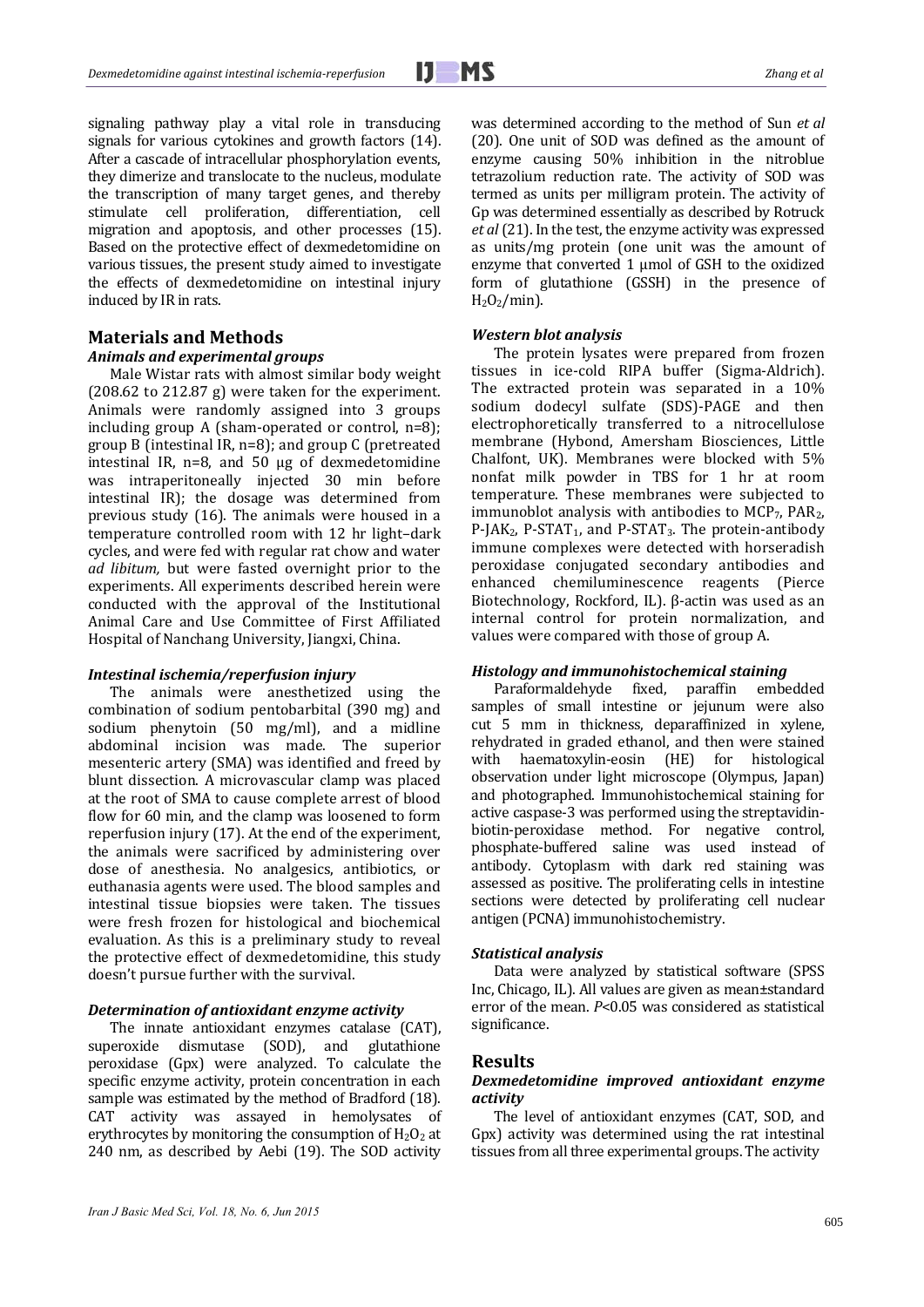

**Figure 1.** Represents the levels of antioxidant enzyme activity in rat intestinal tissue from experimental group.\* -indicates the significant (P<0.05) difference compared with group B

levels were compared between groups. The enzymes CAT, SOD, and GpPx levels in the intestinal  $I/R$  (group B) were lower in comparison with sham (group A) and pretreated intestinal  $I/R$  (group C). However, the levels of these enzymes were significantly  $(P<0.05)$  lower in  $I/R<sup>+</sup>$  dexmedetomidine group compared to the sham group (Figure 1).

## *Dexmedetomidine inhibited inflammatory protein expressions*

The Western blotting analysis was performed to demonstrate the effect of dexmedetomidine on inflammatory proteins. The  $MCP_7$  and  $PAR_2$  protein levels were significantly elevated in intestinal I/R group. However, these elevated protein levels were not seen in dexmedetomidine administered intestinal I/R rats (Figure 2). Similarly, dexmedetomidine administration controlled the IAK/STATs pathway by inhibiting the protein phosphorelation of  $IAK$ ,  $STAT<sub>1</sub>$ , and  $STAT<sub>3</sub>$ . The protein level of Sham group was used as control. These results confirm that dexmedetomidine



**Figure 2.** A. Representative Western blot showing the expressions of total MCP7, PAR<sub>2</sub> and phosphorelation of JAK<sub>2</sub>, STAT<sub>1</sub>, and STAT<sub>3</sub> in intestinal tissue. Sham (group A); I/R (group B, intestinal Ischemia/reperfusion rats);  $I/R$ <sup>+</sup> Dex (group C, dexmedetomidine administered intestinal ischemia/reperfusion rats). B. Represents the quantification of the band intensity with respect to the Western blot

inhibits the mast cell proteins and JAK/STAT pathway on intestinal I/R injury (Figure 2).

## *Dexmedetomidine protects structural integrity from intestinal I/R Injury*

To examine the protective effect of dexmedetomidine against I/R injury in small intestinal, we implemented histopathology and immunohistochemical staining methods in the jejunal tissues of experimental groups' rats. The normal histological structure was observed in HE stained sections of sham group rats (Figure 3A). Severe disruption of structural integrity in brush border, including loss of mucus, villi, and wide spread necrotic area was observed in I/R injured rats (Figure 3B). However, these damages were protected in dexmedetomidine-administered I/R rats (Figure 3C). In immunohistochemical staining we observed an



**Figure** 3. Represents the haematoxylin-eosin staining on histology of rat jejunal tissue in all groups. (A) Normal histological appearance of jejunum in a sham-operated control rats; (B) rats subjected to I/R injury indicates disruption in structural integrity, loss mucus, villi, and wide spread necrotic area;  $(C)$  dexmedetomidine administered intestinal  $I/R$  rats show the protective effect by maintaining normal structural integrity. Scale bar =  $200 \mu m$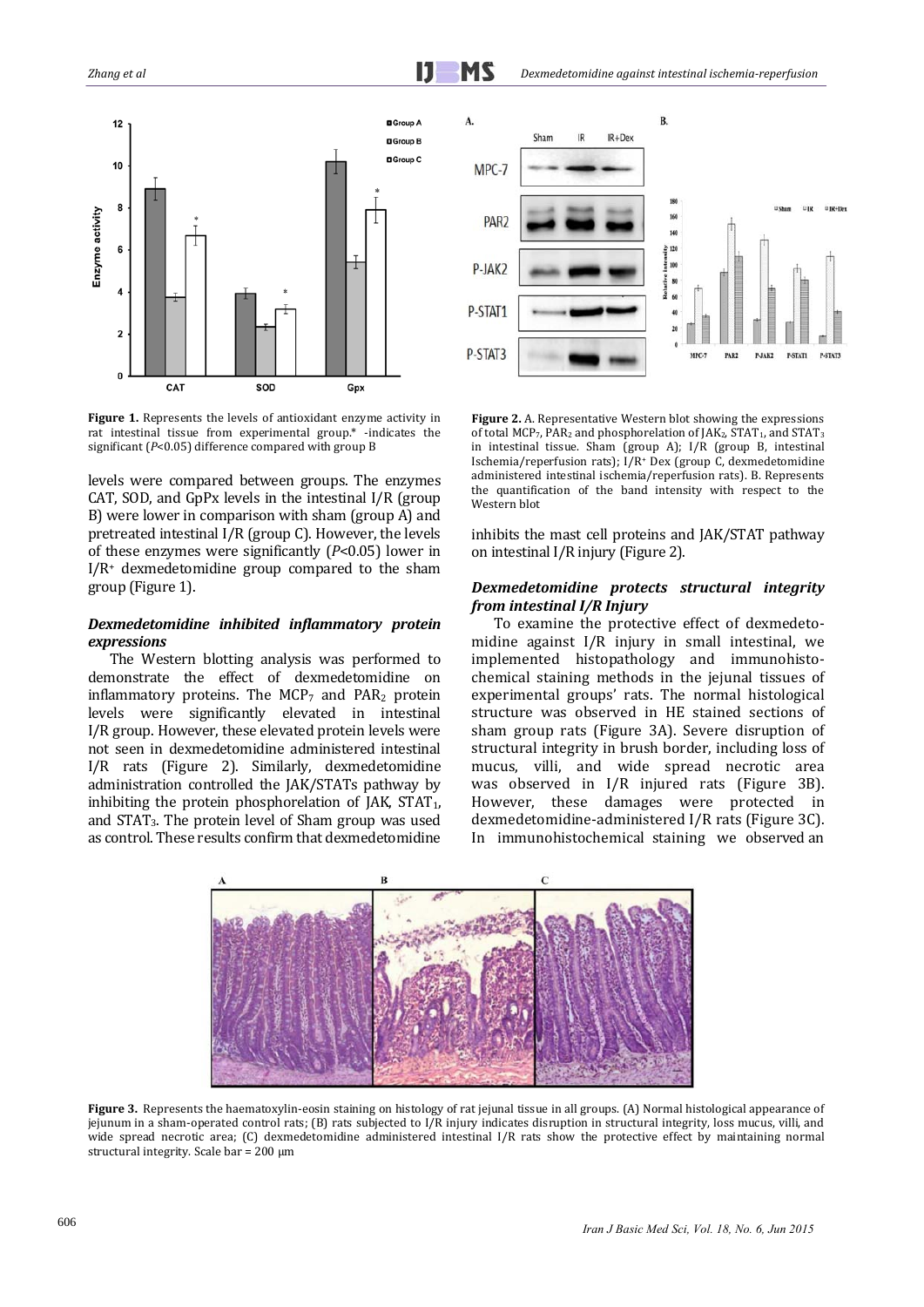

**Figure** 4. Represents the caspase-3 staining for immunoreactive cells in rat jejunal tissue. (A) No immunoreactive cells appeared in shamoperated control rats; (B) rats subjected to I/R injury exhibited more number of active caspase-3 immunoreactive cells (arrow indicated); (C) dexmedetomidine administered intestinal I/R rats show very less immunoreactive cells. Scale bar= 50 µm

intense staining for active caspase-3 in the cytoplasm of epithelial cells of rats subjected to  $I/R$  injury (group  $B$ ). However very few caspase-3 immuno reactive cells were observed in dexmedetomidine administered I/R group and no caspase-3 stain was observed in sham group (Figure 4). The PCNA immunoreactivity staining clearly showed a significant decrease or no PCNA positive crypt cells in intestinal I/R rats. However, increased cell proliferations intensity and number of PCNA-positive crypt cells similar to that of sham group were observed in dexmedetomidine pretreated I/R rats (Figure 5). These results again proved the tissue protective effect of dexmedetomidine against intestinal I/R injury.

#### **Discussion**

In this study, we demonstrated the protective effect of dexmedetomidine against the intestinal injury induced by I/R using rat model. Similar study demonstrated the effect of using testosterone however the mechanistic role was unclear (22). In the present study, the investigation was focused on the role of dexmedetomidine on cell proliferation, differentiation, cell migration, and other processes. The intestinal I/R injury is a complex, multifactorial, and pathophysiological process that involves the dysfunction of absorption, bacterial translocation, production of reactive oxygen species, cytokines, nitric oxide, and initiates multiorgan dysfunction syndrome (23, 24). Intestinal mucosal mast cells are particularly frequent in close proximity to epithelial surfaces, where they are strategically located for optimal interaction with the environment and for their putative functions of host defense (25). The antioxidant enzymes (CAT, SOD, and Gpx) assist cells in repairing damaged membranes against oxidative damage. In the present study, a significant increase in CAT, SOD, and Gpx activities was observed in dexmedetomidine-administered intestinal I/R group. These results indicate that dexmedetomidine has potent free radical scavenging and antioxidant properties during the progress of I/R injury. Our results are consistent to the previous study that dexmedetomidine infusion  $(10)$ , L-carnitine  $(26)$  and resveratrol (27) prevent the production of reactive oxygen species during mesenteric I/R injury in rats.



**Figure** 5. Represents the PCNA staining for immunoreactive cells in crypts of the jejunum. (A) sham-operated control rats; (B) rats subjected to I/R injury; (C) dexmedetomidine administered intestinal I/R rats. Scale bar = 100  $\mu$ m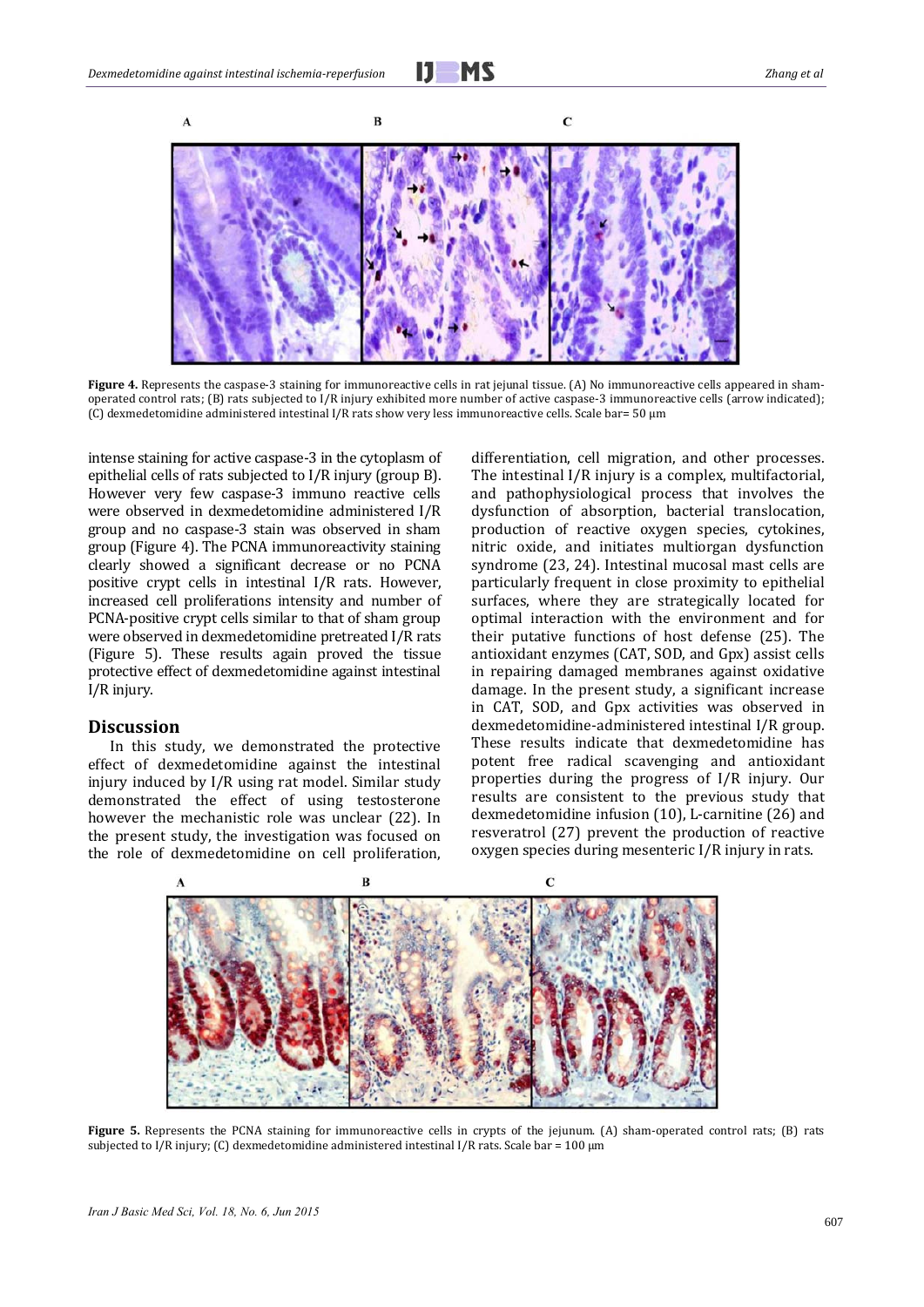Activated mast cells participate in the pathogenesis of I/R related inflammation and intestinal injury (28). To understand the mechanisms underlying the therapeutic effect of dexmedetomidine, we detected the relative levels of  $MCP<sub>7</sub>$  in the intestinal tissues from all groups and observed a significantly lower level in treatment group than that of intestinal  $I/R$  groups of rat. Furthermore, the relative levels of  $PAR<sub>2</sub>$  in the intestinal tissues from the treatment group of rats were significantly lower than those in the intestinal I/R group. Our data were consistent with the report that treatment with anti-PAR<sub>2</sub> mitigates  $I/R$  related Inflammation and reduces the levels of TNF- $\alpha$  (29). Next we investigated the relationship between  $IAK<sub>2</sub>$ associated signaling cascades and intestinal I/R triggered intestinal injury. Other than sham group, phosphorylations of JAK<sub>2</sub>, STAT<sub>1</sub>, and STAT<sub>3</sub>, reflecting activation, were significantly potentiated after reperfusion. This shows that JAK/STAT pathway was dramatically activated under intestinal  $I/R$  condition. In the present study, we documented that treatment with dexmedetomidine significantly down regulates the phosphorylation of  $IAK<sub>2</sub>$  and its downstream molecules STAT1/STAT<sub>3</sub>, which is consistent with the study of Yang *et al* (30).

The current study evaluated the role of dexmedetomidine on intestinal architecture and apoptosis in small intestinal  $I/R$  injury and determined its protective and antiapoptotic effects against intestinal injury. In the present study, the histopathology showed a significant protective effect of dexmedetomidine against intestinal I/R injury. This is consistent with recent report showed dexmedetomidine reduces systemic levels of interleukin-6, tumor necrosis factor- $\alpha$ , and high mobility group box 1 following lipo-polysaccharide infusion or sepsis in animals; indicating its antiinflammatory effects against renal  $I/R$  injury (6). Previous studies have shown that erythropoietin has protective effects against  $I/R$  injury in several tissues (31). In addition, dexmedetomidine was known to alter the cardiovascular response during infrarenal aortic crossclamping in sevoflurane anesthetized dogs (32, 33). Similarly, our experiment showed that apoptotic index of caspase-3, as a key caspase involved in the apoptotic pathway in the intestinal mucosa, was markedly reduced in dexmedetomidine pretreated group, which also promotes the cell proliferating index in PCNA staining. Homeostasis of epithelial architecture in the small intestine is regulated by both cell proliferation and cell death or apoptosis (34). Since intestinal epithelial cells have short proliferation cycle and powerful growth ability, regeneration in the intestinal tissue is quite fast. Another factor, which could damage the integrity of the intestinal mucosal barrier, is the inhibition of epithelial cell proliferation (35). Thus 

dexmedetomidine has been demonstrated as a potent agent for the protection of intestinal  $I/R$ injury. The clinical implication of our study represent that "dexmedetomidine" in spite of an effective sedative agent, shows the ability to prevent  $I/R$ induced intestinal injury based on its protective effect on cell proliferation, antioxidant system, cell death, and structural integrity.

# **Conclusion**

Our studies showed that dexmedetomidine protects intestine against I/R injury, at least in part, increasing the antioxidant enzyme activity, cell proliferation, and inhibitory effects on injury induced activation of caspase-3, MCP<sub>7</sub>, PAR<sub>2</sub> protein level, JAK/STAT signaling pathway. On extrapolating our data to clinical setting, dexmedetomidine may serve as a clinical strategy to prevent intestinal I/R injury.

# **Acknowledgment**

The authors thank Dr Xue-Kang Zhang of the Department of Anesthesiology, First Affiliated Hospital of Nanchang University (Nanchang, China) for providing the Western blot analysis, Histology and immunohistochemical staining.

# **References**

1. Clark JA, Coopersmith CM. Intestinal crosstalk: a new paradigm for understanding the gut as the 'motor' of critical illness. Shock 2007; 28:384-393.

2. Noda T, Iwakiri R, Fujimoto K, Matsuo S, Aw TY. Programmed cell death induced by ischemiareperfusion in rat intestinal mucosa. Am J Physiol 1998; 274:270‐276. 

3. Kacmaz M, Ozturk HS, Karaayvaz M, Güven C, Durak I. Enzymatic antioxidant defence mechanism in rat intestinal tissueis changed after ischemiareperfusion. Effects of an allopurinol plus antioxidant combination. Can J Surg 1999; 42:427-431.

4. Fujise T, Iwakiri R, Amemori S, Kakimoto T, Yokoyama F, Sakata Y, *et al*. Apoptotic pathway in the rat small intestinal mucosa is different between fasting and ischemia-reperfusion. Am J Physiol Gastrointest Liver Physiol 2006; 291:G110-116.

5. Kazez A, Demirbag M, Ustündağ B, Ozercan IH, Sağlam M. The role of melatonin in prevention of intestinal ischemia-reperfusioninjury in rats. I Pediatr Surg 2000; 35:1444-1448.

6. Gu J, Sun P, Zhao H, Watts HR, Sanders RD, Terrando N, et al. Dexmedetomidine provides renoprotection against ischemia-reperfusion injury in mice. Crit Care 2011: 15:R153.

7. Yoshitomi O, Cho S, Hara T, Shibata I, Maekawa T, Ureshino H, et al. Direct protective effects of dexmedetomidine against myocardial ischemia reperfusion injury in anesthetized pigs. Shock 2012; 38:92‐97. 

8. Zhang XY, Liu ZM, Wen SH, Li YS, Li Y, Yao X, *et al*. Dexmedetomidine administration before, but not after, ischemia attenuates intestinal injury induced by intestinal ischemia-reperfusion in rats. Anesthesiology 2012; 116:1035-1046.